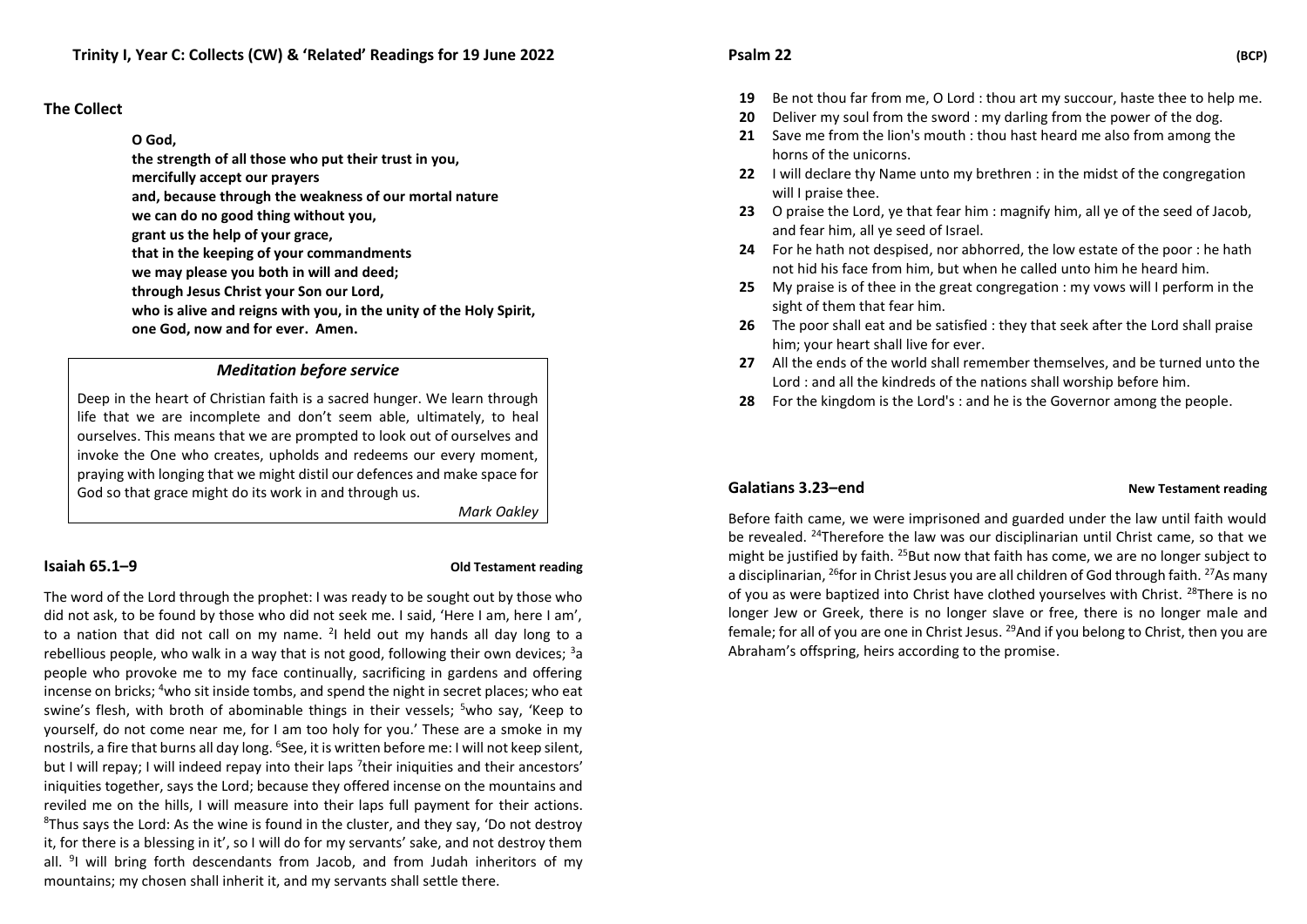#### **Luke 8.26–39**

Jesus and his disciples arrived at the country of the Gerasenes, which is opposite Galilee. <sup>27</sup>As he stepped out on land, a man of the city who had demons met him. For a long time he had worn no clothes, and he did not live in a house but in the tombs.  $28$ When he saw Jesus, he fell down before him and shouted at the top of his voice. 'What have you to do with me, Jesus, Son of the Most High God? I beg you, do not torment me' $-$  <sup>29</sup>for Jesus had commanded the unclean spirit to come out of the man. (For many times it had seized him; he was kept under guard and bound with chains and shackles, but he would break the bonds and be driven by the demon into the wilds.)  $30$  Jesus then asked him, 'What is your name?' He said, 'Legion'; for many demons had entered him.  $31$ They begged him not to order them to go back into the abyss. <sup>32</sup>Now there on the hillside a large herd of swine was feeding; and the demons begged Jesus to let them enter these. So he gave them permission.  $33$ Then the demons came out of the man and entered the swine, and the herd rushed down the steep bank into the lake and was drowned.  $34$ When the swineherds saw what had happened, they ran off and told it in the city and in the country.  $35$ Then people came out to see what had happened, and when they came to Jesus, they found the man from whom the demons had gone sitting at the feet of Jesus, clothed and in his right mind. And they were afraid. <sup>36</sup>Those who had seen it told them how the one who had been possessed by demons had been healed. <sup>37</sup>Then all the people of the surrounding country of the Gerasenes asked Jesus to leave them; for they were seized with great fear. So he got into the boat and returned.  $38$ The man from whom the demons had gone begged that he might be with him; but Jesus sent him away, saying, <sup>39</sup>'Return to your home, and declare how much God has done for you.' So he went away, proclaiming throughout the city how much Jesus had done for him.

### **Postcommunion Collect**

**Eternal Father, we thank you for nourishing us with these heavenly gifts: may our communion strengthen us in faith, build us up in hope, and make us grow in love; for the sake of Jesus Christ our Lord. Amen.** 





# **19 June 2022 First Sunday after Trinity**

# *Welcome to our Eucharist*

| <b>Celebrant &amp; Preacher</b> | The Rector, Revd Canon Rachel Watts |                                    |
|---------------------------------|-------------------------------------|------------------------------------|
| Reader                          | Anna Wilkinson                      |                                    |
| <b>Intercessor</b>              | Liz Clarke                          |                                    |
| Organist                        | John Wardle                         |                                    |
| <b>Setting</b>                  | Nardone, Mass of St Cedd            |                                    |
| Entrance hymn                   | 679                                 | In Christ there is no east or west |
| <b>Reading (NT)</b>             | Galatians 3.23-end                  |                                    |
| Gradual hymn                    | 592                                 | As the deer pants for the water    |
| <b>The Gospel</b>               | Luke 8.26-39                        |                                    |
| Offertory hymn                  | 630                                 | Father, Lord of all creation       |
| <b>Recessional hymn</b>         | 621                                 | All for Jesus                      |

**Communion anthem Byrd,** *Ave verum corpus*

*Ave verum corpus, natum de Maria Virgine; vere passum, immolatum in cruce pro homine; cuius latus perforatum unda fluxit sanguine. Esto nobis praegustatum in mortis examine. O dulcis, O pie, O Jesu fili Mariae; miserere mei.*

## *Please remember in our prayers*

**The sick:** Jane Downs, Mary McWhinnie, Gail Nichols, Ian Cripps, Kathleen Watts, Adrian Simper, Sybil Cripps Daniels, Anthony Morse **The departed:** Denise Foster, Jo Harrison, Fran Britnell **Year's mind:** Evelyn Kay Bearne, Dorothy Pugh, Pat Tunaley, Malcolm Dawson, Karen Young, Roy Collins, Arthur Wherton, Pauline Wilkes, Philip Hutton, Thomas Saunders